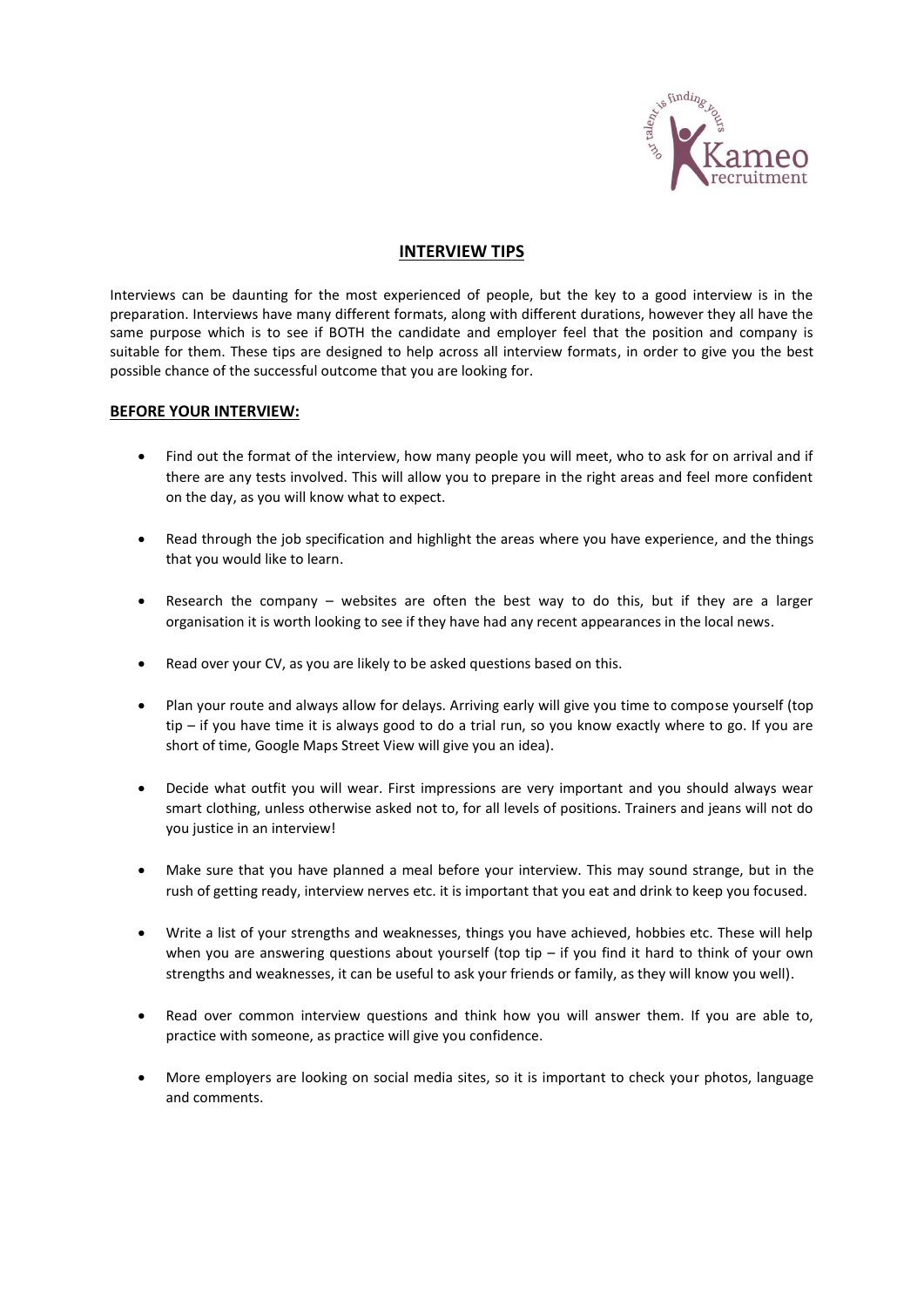

## **TYPES OF INTERVIEW:**

- 1:1 or 1:2 interview This is a common format, where you will be interviewed by one or two members of the company and have a questions and answer session.
- Competency based "Tell me about a time when……".
- Group interview These often include role-play exercises, team-based scenario exercises and involve other interviewees.
- Making a formal presentation.

The format is likely to depend on the type and level of position that you are being interviewed for. However, it is always good to check, so you are fully prepared.

Most interviews now take a two stage format, which allows all questions to be answered and often you will have the opportunity to meet other team members at second stage.

It is also more common for companies to use Psychometric Testing to gain a greater understanding of your personality, strengths etc.

### **EXAMPLE INTERVIEW QUESTIONS – ASKED BY THE EMPLOYER:**

- First question This is likely to be "Tell me a bit about yourself". Have an answer prepared, which gives a general summary.
- Common questions
	- o What are your strengths and weaknesses?
	- o Why are you interested in working for (company name)?
	- o Why does this position interest you?
	- o Why do you want to leave your current position?
	- o Where do you see yourself in five years?
	- o Tell me a time when you handled a difficult situation?
	- o Tell me about your biggest accomplishment?

These are a few general examples. However, there are likely to be other questions which will depend on the seniority of the position, experience that you have and sector you are working in. To help prepare for these, do as much research online as possible.

Top tip – Listen to the question and ask them to repeat it if you are not sure. Be honest and if you do not know the answer it is better to say, than to lie.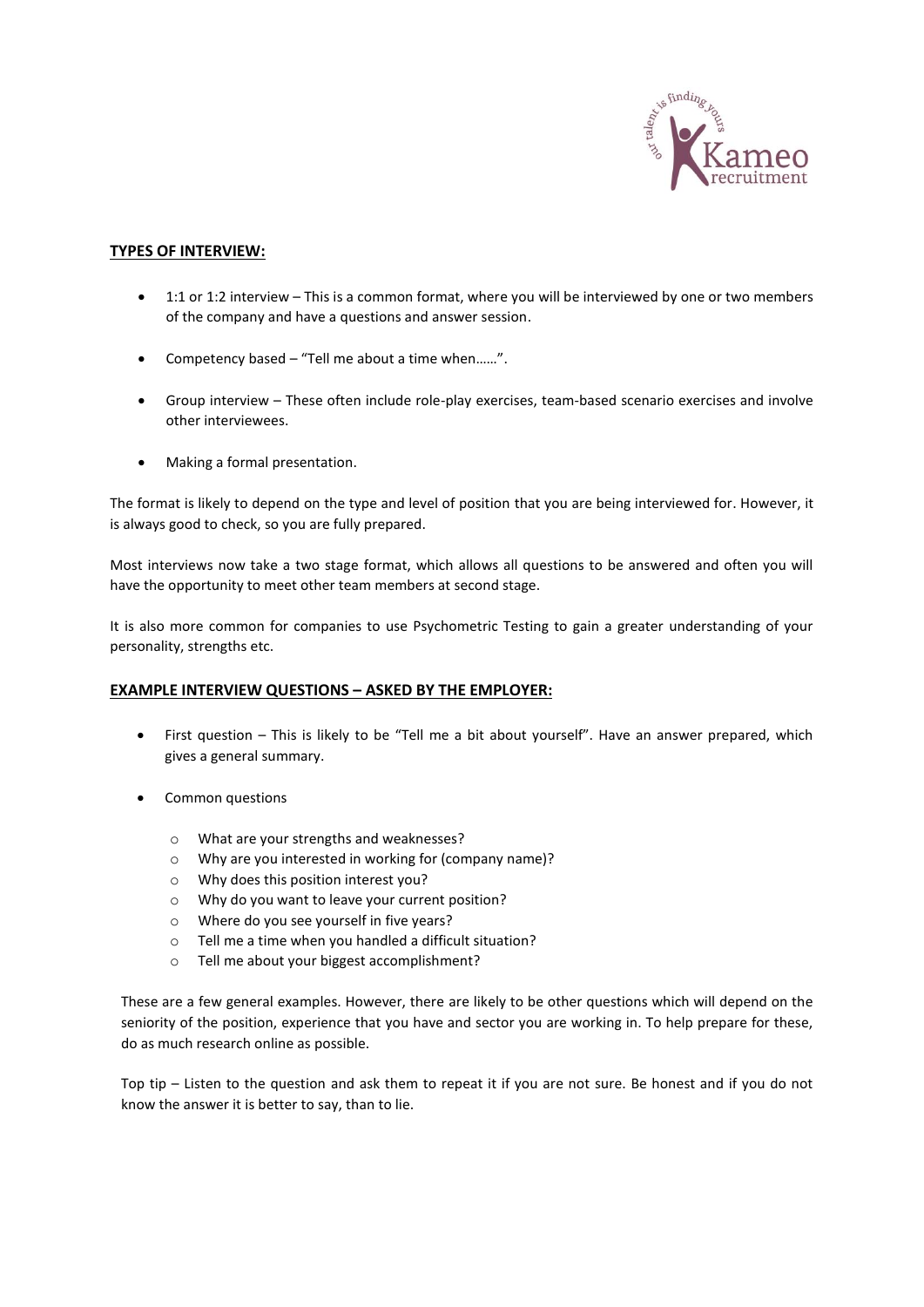

### **EXAMPLE INTERVIEW QUESTIONS – ASKED BY THE INTERVIEWEE**

- Last question This is likely to be the Employer asking the Interviewee if they have any questions. It is good to be prepared and more importantly you will want to find out information too.
- Common questions
	- o How would you describe a typical day for the person doing this job?
	- o What sort of training will I receive?
	- o What are the other members of the team like?
	- o Are there any opportunities to progress in the future?
	- o What do you like about working here?

Top tip – Do not ask questions about the salary in your interview, unless they bring it up first.

### **QUESTIONS YOU SHOULD NOT BE ASKED:**

There are guidelines in place for interviews, which are there to protect candidates from discrimination. These questions are not to be asked:

- o Are you from the UK? Is English your first language? (However, they can ask if you are eligible to work within the UK).
- o How old are you?
- o Do you have any disabilities?
- o Do you have any criminal convictions?
- o Are you intending to have any children?

### **WHAT TO TAKE TO YOUR INTERVIEW:**

- Take enough copies of your CV and the Job Specification for yourself and the interviewers. It is always good to have these to refer too, but will also look good if the interviewer has not got one with them.
- Print some information on the company, as it proves that you have carried out your research and are interested. It is good to highlight some parts and maybe ask a question about it.
- Notebook It is useful to have your questions written down and will look good if you need to take any notes.

### **BODY LANGUAGE:**

Body language is especially important in an interview, as you have a short amount of time to make a fantastic impression.

- o On arrival and departure always shake hands with a firm handshake.
- o Make eye contact, but don't overdo it as this can make the interviewer uncomfortable.
- o Sit up straight.
- o Do not cross your arms, as you will appear bored.
- o Do not fidget too much (This can be hard if you are nervous, but take a few deep breaths).
- o Be positive and smile.